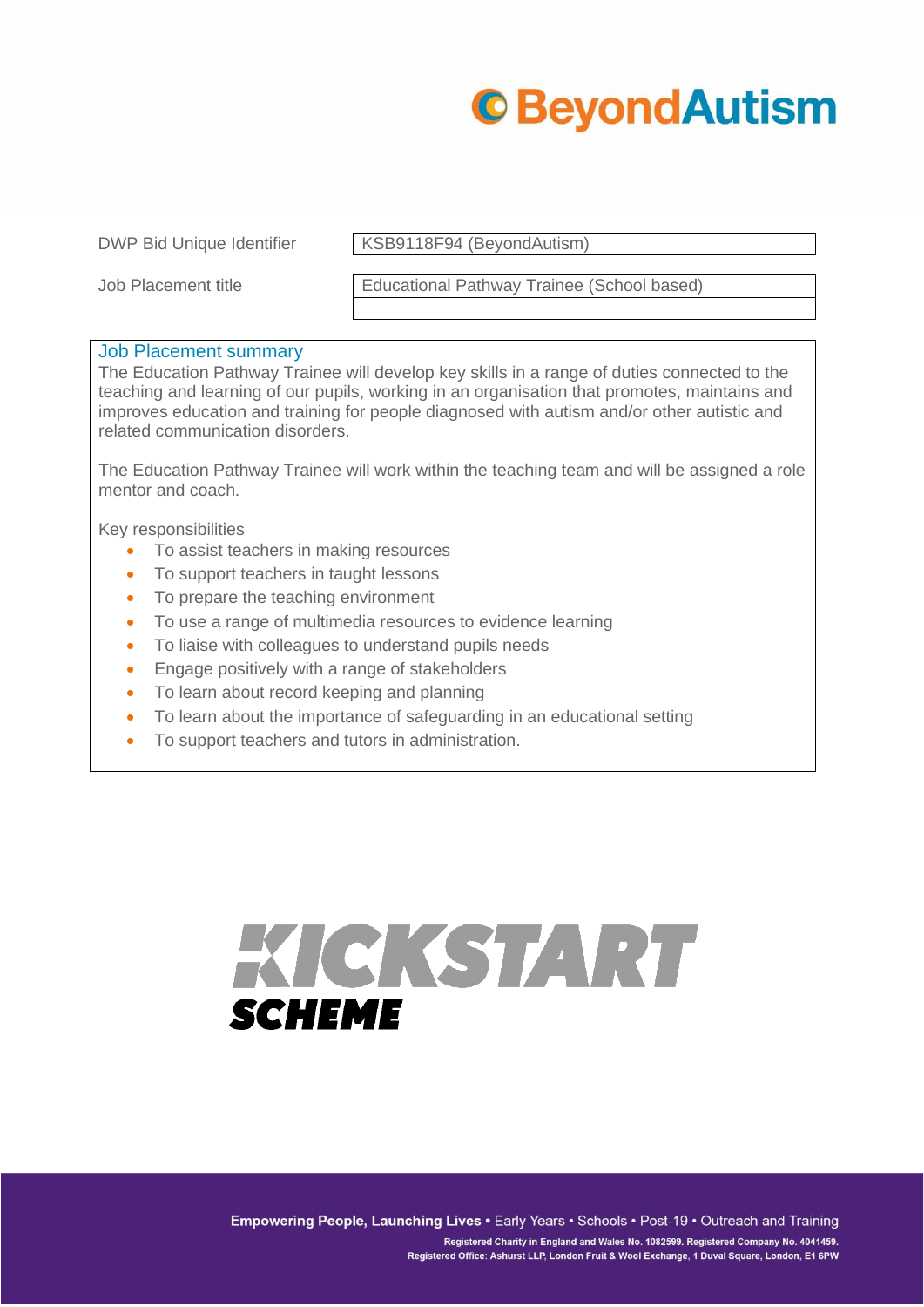## **C**BeyondAutism

Essential skills, experience and qualifications

| Qualifications                         | <b>GCSEs Grade 4 and above</b><br>in English and Maths                                                                                                                                                                                              |
|----------------------------------------|-----------------------------------------------------------------------------------------------------------------------------------------------------------------------------------------------------------------------------------------------------|
| Experience                             | Not required, but<br>enthusiasm to make the<br>most of the placement is a<br>must.                                                                                                                                                                  |
| Interest in developing these<br>skills | Working in a team<br>Working with people<br><b>Education and learning</b><br>Creative thinking                                                                                                                                                      |
| Personal qualities                     | Able to develop good<br>working relationships in a<br>team<br>Professional attitude<br>Able to follow instructions<br>Open and honest<br>approach.<br>A commitment to<br>safeguarding and<br>promoting the welfare of<br>children and young adults. |

Job category (DWP use only)

Number of hours per week 25

Working pattern and contracted hours (including any shift patterns)

Monday – Friday 8.30 am – 2.00pm with 30 mins for lunch.

Hourly rate of pay National Minimum Wage

Details of employability support (training opportunities/mentor)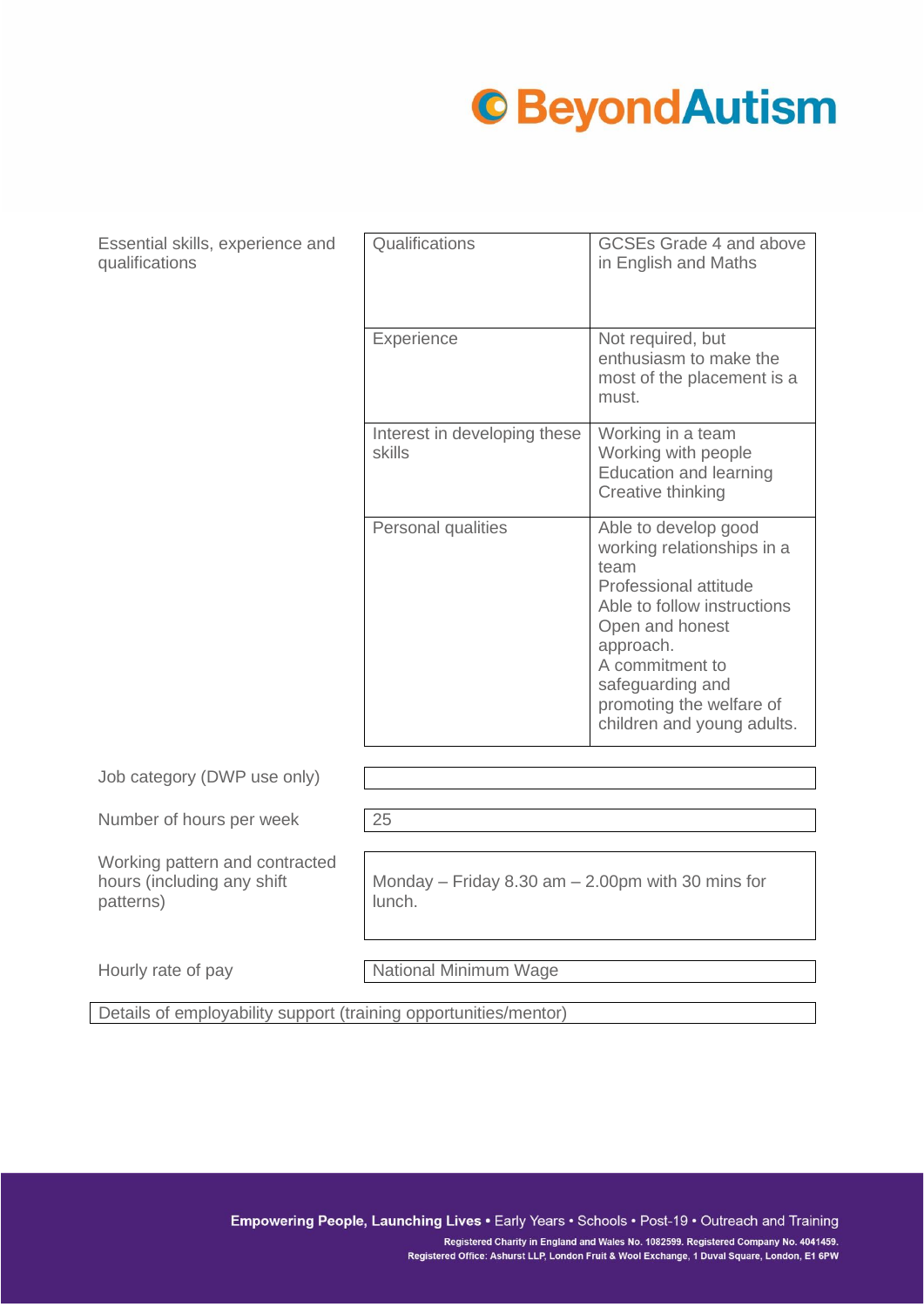## **C**BeyondAutism

The Educational Pathway Trainee will develop key vocational skills:

- Time keeping
- Personal presentation
- Creative thinking
- Multimedia and ICT
- Meeting deadlines
- Record keeping
- Teamwork
- Organisation skills
- Attention to detail
- Problem solving skills
- Interpersonal and communication skills

Training in these vocational skills will be a mixed of blended learning (on-the-job, vocational skills development workshops delivered every two weeks, feedback from line manager and mentor/ coach). Use will also be made of online learning programmes.

This role will be supported by a job mentor and coach to ensure that the Trainee is successful in role, develops their CV and is supported to search for permanent roles.

Full induction training will be given including, not limited to: Safeguarding, Fire Awareness, Manual Lifting and Handling and Fire Evacuation Procedures.

Company name

**BeyondAutism**

Closing date for applications **15th January 2021** (Tranche 1 of placements from February to July) and **28th May 2021** (2nd tranche of placements from July to Dec 2021)

Using the table on the next page please provide details for each Job Placement by location.